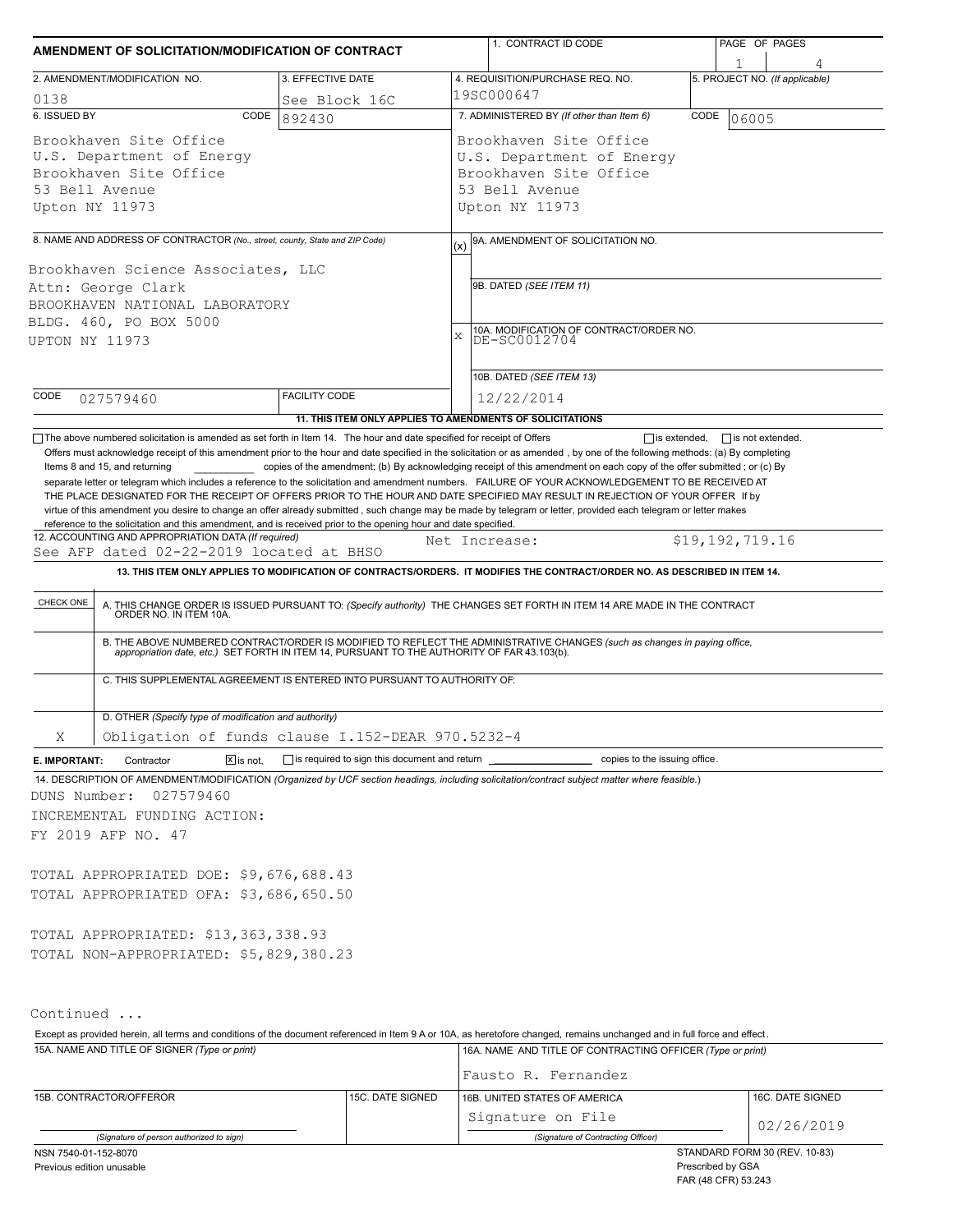**CONTINUATION SHEET** DE-SC0012704/0138 REFERENCE NO. OF DOCUMENT BEING CONTINUED **Example 2008** PAGE OF

NAME OF OFFEROR OR CONTRACTOR

Brookhaven Science Associates, LLC

| ITEM NO.<br>(A) | SUPPLIES/SERVICES<br>(B)                                                                                                                   | QUANTITY UNIT<br>(C) | (D) | <b>UNIT PRICE</b><br>(E) | <b>AMOUNT</b><br>(F) |
|-----------------|--------------------------------------------------------------------------------------------------------------------------------------------|----------------------|-----|--------------------------|----------------------|
|                 | GRAND TOTAL: \$19,192,719.16                                                                                                               |                      |     |                          |                      |
|                 | PREVIOUS CONTRACT AMOUNT: \$2,963,766,660.51                                                                                               |                      |     |                          |                      |
|                 | NEW CONTRACT AMOUNT: \$2,982,959,379.67                                                                                                    |                      |     |                          |                      |
|                 | SEE FY 2019 AFP NO. 47 FOR DETAILS                                                                                                         |                      |     |                          |                      |
|                 | LIST OF CHANGES:                                                                                                                           |                      |     |                          |                      |
|                 | Reason for Modification : Funding Only Action<br>Total Amount for this Modification: \$19,192,719.16<br>New Total Amount for this Version: |                      |     |                          |                      |
|                 | \$2,982,959,379.67                                                                                                                         |                      |     |                          |                      |
|                 | New Total Amount for this Award: \$2,982,959,379.67<br>Obligated Amount for this Modification:<br>\$19,192,719.16                          |                      |     |                          |                      |
|                 | New Total Obligated Amount for this Award:<br>\$2,982,959,379.67                                                                           |                      |     |                          |                      |
|                 | Buyer changed                                                                                                                              |                      |     |                          |                      |
|                 | from Lyndon S Jagroop                                                                                                                      |                      |     |                          |                      |
|                 | Aundrea L Clifton<br>to.                                                                                                                   |                      |     |                          |                      |
|                 | New Issuing Address:                                                                                                                       |                      |     |                          |                      |
|                 | Brookhaven Site Office                                                                                                                     |                      |     |                          |                      |
|                 | U.S. Department of Energy<br>Brookhaven Site Office                                                                                        |                      |     |                          |                      |
|                 | 53 Bell Avenue                                                                                                                             |                      |     |                          |                      |
|                 | Upton NY 11973                                                                                                                             |                      |     |                          |                      |
|                 |                                                                                                                                            |                      |     |                          |                      |
|                 | CHANGES FOR LINE ITEM NUMBER: 1<br>Total Amount changed                                                                                    |                      |     |                          |                      |
|                 | from \$2,963,766,660.51 to \$2,982,959,379.67                                                                                              |                      |     |                          |                      |
|                 | Obligated Amount for this modification:                                                                                                    |                      |     |                          |                      |
|                 | \$19,192,719.16                                                                                                                            |                      |     |                          |                      |
|                 | CHANGES FOR DELIVERY LOCATION: 06005                                                                                                       |                      |     |                          |                      |
|                 | Amount changed from \$2,963,766,660.51 to                                                                                                  |                      |     |                          |                      |
|                 | \$2,982,959,379.67                                                                                                                         |                      |     |                          |                      |
|                 | NEW ACCOUNTING CODE ADDED:                                                                                                                 |                      |     |                          |                      |
|                 | Account code:                                                                                                                              |                      |     |                          |                      |
|                 | See AFP dated 02-22-2018 located at BHSO<br>Fund 00000                                                                                     |                      |     |                          |                      |
|                 | Appr Year 0000                                                                                                                             |                      |     |                          |                      |
|                 | Allottee 00                                                                                                                                |                      |     |                          |                      |
|                 | Reporting Entity 000000                                                                                                                    |                      |     |                          |                      |
|                 | Object Class 00000                                                                                                                         |                      |     |                          |                      |
|                 | Program 0000000                                                                                                                            |                      |     |                          |                      |
|                 | Project 0000000                                                                                                                            |                      |     |                          |                      |
|                 | Continued                                                                                                                                  |                      |     |                          |                      |
|                 |                                                                                                                                            |                      |     |                          |                      |
|                 |                                                                                                                                            |                      |     |                          |                      |
|                 |                                                                                                                                            |                      |     |                          |                      |
|                 |                                                                                                                                            |                      |     |                          |                      |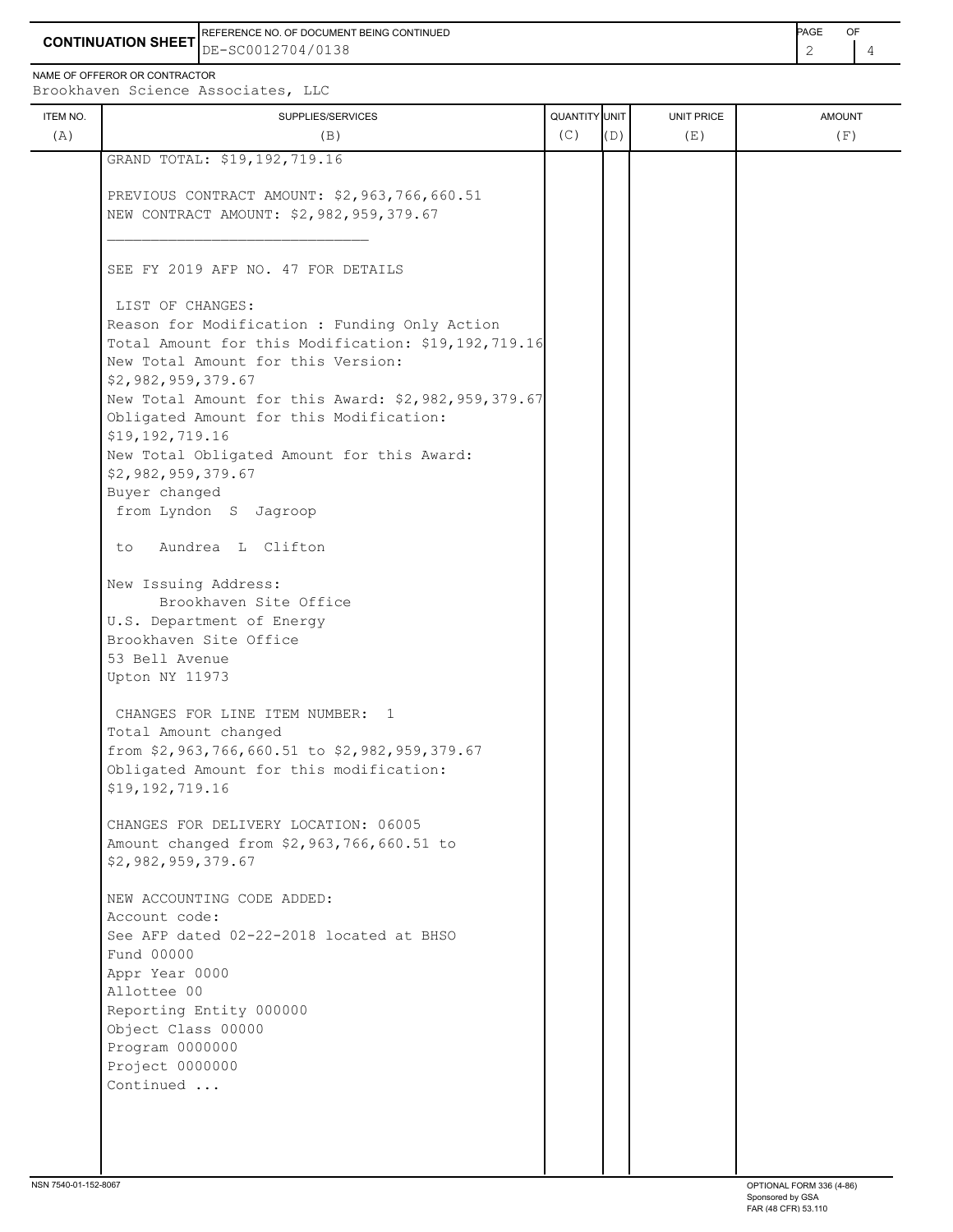**CONTINUATION SHEET** DE-SC0012704/0138 REFERENCE NO. OF DOCUMENT BEING CONTINUED **ACCULATES AND A CONTINUED PAGE OF PAGE** OF

NAME OF OFFEROR OR CONTRACTOR

Allottee 00

Quantity: 0

 Reporting Entity 000000 Object Class 00000 Program 0000000 Project 0000000 WFO 0000000

Local Use 0000000

 Amount: \$5,829,380.23 Percent: .19542

 Subject To Funding: N Payment Address:

Subject To Funding: N

Continued ...

Payment - Direct Payment

|          | Brookhaven Science Associates, LLC       |               |     |                   |               |
|----------|------------------------------------------|---------------|-----|-------------------|---------------|
| ITEM NO. | SUPPLIES/SERVICES                        | QUANTITY UNIT |     | <b>UNIT PRICE</b> | <b>AMOUNT</b> |
| (A)      | (B)                                      | (C)           | (D) | (E)               | (F)           |
|          | WFO 0000000                              |               |     |                   |               |
|          | Local Use 0000000                        |               |     |                   |               |
|          | Quantity: 0                              |               |     |                   |               |
|          | Amount: \$3,686,650.50                   |               |     |                   |               |
|          | Percent: . 12359                         |               |     |                   |               |
|          | Subject To Funding: N                    |               |     |                   |               |
|          | Payment Address:                         |               |     |                   |               |
|          | Payment - Direct Payment                 |               |     |                   |               |
|          | from U.S. Dept of Treasury               |               |     |                   |               |
|          |                                          |               |     |                   |               |
|          | NEW ACCOUNTING CODE ADDED:               |               |     |                   |               |
|          | Account code:                            |               |     |                   |               |
|          | See AFP dated 02-22-2018 located at BHSO |               |     |                   |               |
|          | [Non-Appropriated]                       |               |     |                   |               |
|          | Fund 00000                               |               |     |                   |               |
|          | Appr Year 0000                           |               |     |                   |               |

| from U.S. Dept of Treasury               |
|------------------------------------------|
|                                          |
| NEW ACCOUNTING CODE ADDED:               |
| Account code:                            |
| See AFP dated 02-22-2018 located at BHSO |
| [Appropriated]                           |
| Fund 00000                               |
| Appr Year 0000                           |
| Allottee 00                              |
| Reporting Entity 000000                  |
| Object Class 00000                       |
| Program 0000000                          |
| Project 0000000                          |
| WFO 0000000                              |
| Local Use 0000000                        |
| Quantity: 0                              |
| Amount: \$9,676,688.43                   |
| Percent: .3244                           |
|                                          |